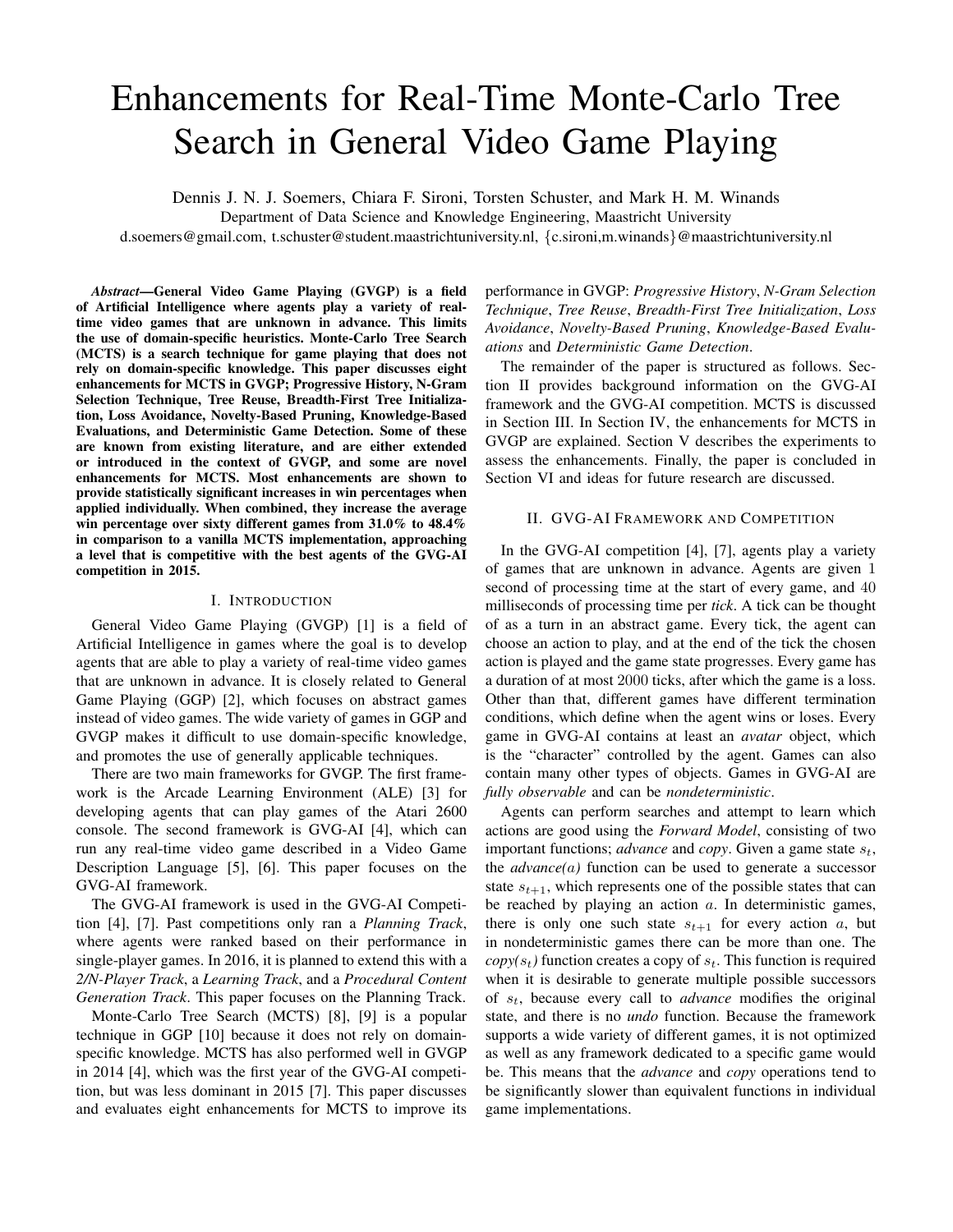

Fig. 1. Example open-loop game tree. Nodes other than the root node can represent multiple possible states in nondeterministic games.

## III. MONTE-CARLO TREE SEARCH

Monte-Carlo Tree Search (MCTS) [8], [9] is a best-first search algorithm that gradually builds up a search tree and uses Monte-Carlo simulations to approximate the value of game states. To handle nondeterministic games with probabilistic models that are not exposed to the agent, an *"open-loop"* [11] implementation of MCTS is used. In an open-loop approach, the root node represents the current game state  $(s_0)$ , every edge represents an action, and every other node  $n$  represents the set of game states that can be reached by playing the sequence of actions corresponding to the path from the root node to  $n$ , starting from  $s_0$ . See Figure 1 for an example.

MCTS is initialized with only the root node. Next, until some computational budget expires, the algorithm repeatedly executes simulations. Every simulation consists of the following four steps [12], depicted in Figure 2.

In the *Selection* step, a *selection policy* is applied recursively, starting from the root node, until a node is reached that is not yet fully expanded (meaning that it currently has fewer successors than available actions). The selection policy determines which part of the tree built up so far is evaluated in more detail. It should provide a balance between *exploitation* of parts of the search tree that are estimated to have a high value so far, and *exploration* of parts of the tree that have not yet been visited frequently. The most commonly implemented selection policy is *UCB1* [8], [13], which selects the successor  $S_i$  of the current node P that maximizes Equation 1.  $S_i$  and P are nodes, which can represent sets of states.

$$
UCB1(S_i) = \overline{Q}(S_i) + C \times \sqrt{\frac{\ln(n_P)}{n_i}} \tag{1}
$$

 $Q(S_i) \in [0, 1]$  denotes the normalized average score backpropagated through  $S_i$  so far (as described below), C is a parameter where higher values lead to more exploration, and  $n_P$  and  $n_i$ denote the visit counts of  $P$  and  $S_i$ , respectively.

In the *Play-out* step, the simulation is continued, starting from the last state encountered in the selection step, using a (semi-)random *play-out policy*. The most straightforward implementation is to randomly draw actions to play from a uniform distribution until a terminal game state is reached. In GVGP, this is typically not feasible, and a maximum play-out depth is used to end play-outs early.

In the *Expansion* step, the tree is expanded by adding one or more nodes. The most common implementation adds one node to the tree per simulation; the node corresponding to the first action played in the play-out step. In this paper, the



Fig. 2. The four steps of an MCTS simulation. Adapted from [12].

tree is simply expanded by adding the whole play-out to the tree. The number of simulations per tick tends to be low enough in GVG-AI that there is no risk of running out of memory. Therefore, to keep all information gathered, all nodes are stored in memory.

In the *Backpropagation* step, the outcome of the final state of the simulation is backpropagated through the tree. Let  $s_T$  be the final state of the simulation. Next, an evaluation  $X(s_T)$  of the state is added to a sum of scores stored in every node on the path from the root node to the final node of the simulation, and the visit counts of the same nodes are incremented. Because it is not feasible to let all simulations continue until terminal states are reached in GVG-AI, it is necessary to use some evaluation function for non-terminal states. A basic evaluation function that is also used by the sample MCTS controllers included in the GVG-AI framework is given by Equation 2.

$$
X(s_T) = \begin{cases} 10^7 + score(s_T) & \text{if } s_T \text{ is a winning state} \\ -10^7 + score(s_T) & \text{if } s_T \text{ is a losing state} \\ score(s_T) & \text{if } s_T \text{ is a non-terminal state} \end{cases}
$$
(2)

 $score(s_T)$  is the game score value of a state  $s_T$  in GVG-AI. In some games a high game score value can indicate that the agent is playing well, but this is not guaranteed in all games.

Finally, the action leading to the node with the highest average score is played when the computational budget expires.

#### IV. MCTS ENHANCEMENTS FOR GVGP

There is a wide variety of existing enhancements for the MCTS algorithm, many of which are described in [14]. This section discusses a number of enhancements that have been evaluated in GVGP; Progressive History, N-Gram Selection Technique, Tree Reuse, Breadth-First Tree Initialization, Loss Avoidance, Novelty-Based Pruning, Knowledge-Based Evaluations, and Deterministic Game Detection. Some are known from existing research, and some are new.

## *A. Progressive History and N-Gram Selection Technique*

*Progressive History* (PH) [15] and *N-Gram Selection Technique* (NST) [16] are two existing enhancements for the selection and play-out steps of MCTS, respectively. The basic idea of PH and NST is to introduce a bias in the respective steps towards playing actions, or sequences of actions, that performed well in earlier simulations. Because the value of playing an action in GVG-AI typically depends greatly on the current position of the avatar, this position is also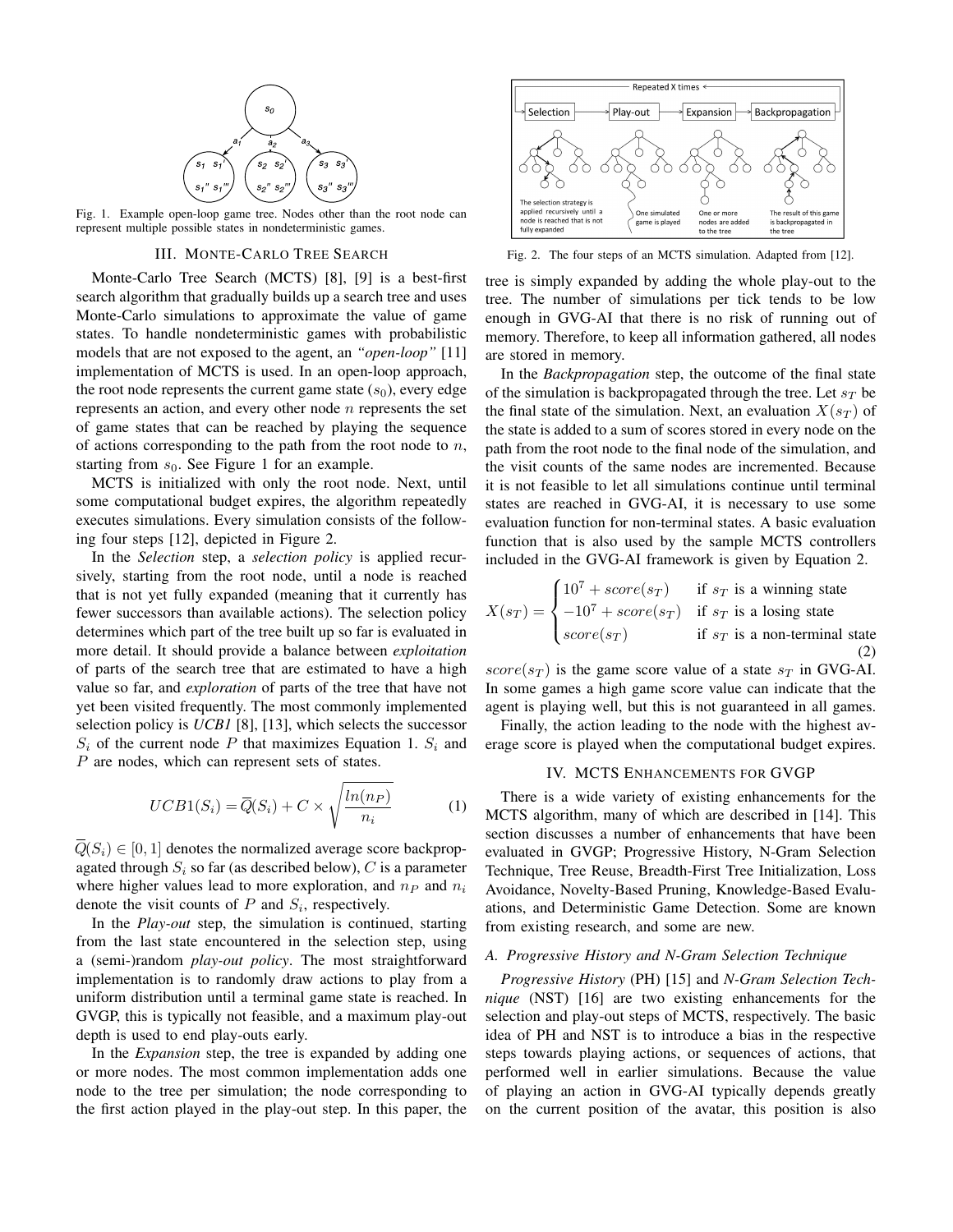

taken into account when storing data concerning the previous performance of actions. For a detailed description of these enhancements we refer to the original publications [15], [16].

#### *B. Tree Reuse*

Suppose that a search tree was built up by MCTS in a previous game tick  $t - 1 \geq 0$ , and an action  $a_{t-1}$  was played. The entire subtree rooted in the node corresponding to that action can still be considered to be relevant for the new search process in the current tick  $t$ . Therefore, instead of initializing MCTS with only a root node, it can be initialized with a part of the tree built in the previous tick, as depicted in Figure 3. This was previously found to be useful in the real-time game of *Ms Pac-Man* [17]. This idea has also previously been suggested in the context of GVGP [11], but, to the best of our knowledge, the effect of this enhancement on the performance of MCTS in GVGP has not yet been evaluated.

In nondeterministic games, it is possible that the new root (which was previously a direct successor of the previous root) represented more than one possible game state. In the current tick, it is known exactly which of those possible states has been reached. Therefore, some of the old results in this tree are no longer relevant. For this reason, all the scores and visit counts in the tree are decayed by multiplying them by a decay factor  $\gamma \in [0, 1]$  before starting the next MCTS procedure. Tree Reuse (TR) with  $\gamma = 0$  completely resets the accumulated scores and visit counts of nodes (but still retains the nodes, and therefore the structure of the generated tree), and TR with  $\gamma = 1$  does not decay old results.

## *C. Breadth-First Tree Initialization and Safety Prepruning*

In some of the games supported by the GVG-AI framework, the number of MCTS simulations that can be executed in a single tick can be very small; sometimes smaller than the number of available actions. In such a situation, MCTS behaves nearly randomly, and is susceptible to playing actions that lead to a direct loss, even when there are actions available that do not directly lose the game.

Theoretically this problem could be avoided by adjusting the limit of the play-out depth of MCTS to ensure that a sufficient number of simulations can be done. In practice, this can be problematic because it requires a low initial depth limit to ensure that it is not too high at the start of a game, and this can in turn be detrimental in games where it *is* feasible and beneficial to run a larger number of longer play-outs.



Fig. 4. Example search tree. Dark nodes represent losing game states, and white nodes represent winning or neutral game states.

We propose to handle this problem using Breadth-First Tree Initialization. The idea is straightforward; before starting MCTS, the direct successors of the root node are generated by a 1-ply Breadth-First Search. Every action available in the root state is executed up to a number  $M$  times to deal with nondeterminism, and the resulting states are evaluated. The average of these M evaluations is backpropagated for every successor with a weight equal to a single MCTS simulation. MCTS is only started after this process. When MCTS starts, every direct successor of the root node already has a prior evaluation that can be used to avoid playing randomly in cases with an extremely small number of simulations. The M states generated for every successor are cached in the corresponding nodes, so that they can be re-used in the subsequent MCTS process. This reduces the computational overhead of the enhancement.

*Safety prepruning*, originally used in an algorithm called Iterated Width [18], has been integrated in this process. The idea of safety prepruning is to count the number of immediate game losses among the  $M$  generated states for each action, and only keep the actions leading to nodes with the minimum observed number of losses. All other actions are pruned.

#### *D. Loss Avoidance*

In GVGP, many games have a high number of losing game states that are relatively easy to avoid. An example of such a game is *Frogs*, where the avatar is a frog that should cross a road and a river. The road contains trucks that cause a loss upon collision, but can easily be avoided because they move at a constant speed. The river contains logs that also move at a constant speed, which the frog should jump on in order to safely cross the river.

An example of a search tree with many losing states is depicted in Figure 4. In this example, the rightmost action in the root node is an action that brings the agent back to a similar state as in the root node. In the *Frogs* game, this could be an action where the frog stays close to the initial position, and does not move towards the road.

The (semi-)random play used in the play-out step of MCTS is likely to frequently run into losing game states in situations like this. This leads to a negative evaluation of nodes that do in fact lead to a winning position. This is only corrected when sufficient simulations have been run such that the selection step of MCTS correctly biases the majority of the simulations towards a winning node. With a low simulation count in GVG-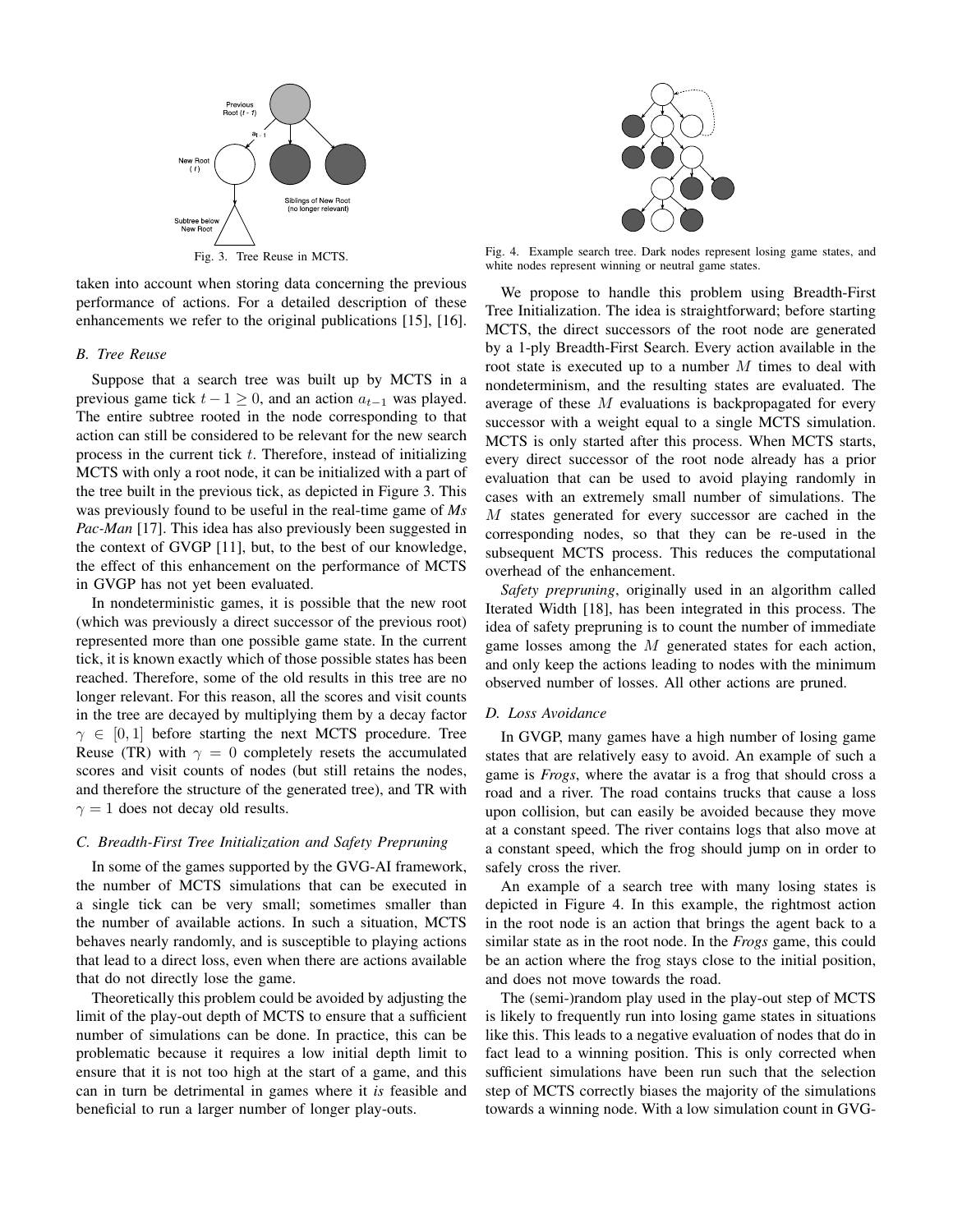

Fig. 5. Example MCTS simulation with Loss Avoidance. The X values in the last three nodes are evaluations of game states in those nodes. The dark node is a losing node.

AI, MCTS is likely to repeatedly play the rightmost action in Figure 4, which only delays the game until it is lost due to reaching the maximum game duration.

This problem is similar to the problem of *traps* [19] or *optimistic moves* [20] in (two-player) adversarial games. In those cases, MCTS has an overly optimistic evaluation of some states, whereas in the cases discussed here it has an overly pessimistic evaluation of some states. In [21], it was proposed to integrate shallow minimax searches inside some of the steps of MCTS to improve its performance in game trees with *traps* or *optimistic moves*. Using minimax searches to *prove* wins or losses is difficult in GVGP because games can be nondeterministic, but a similar idea can be used to get less pessimistic evaluations.

In this paper, an idea named *Loss Avoidance* (LA) is proposed for GVGP. The idea of LA is to try to ignore losses by immediately searching for a better alternative whenever a loss is encountered the first time a node is visited. An example is depicted in Figure 5. Whenever the play-out step of MCTS ends in a losing game state, that result is not backpropagated as would commonly be done in MCTS. Instead, one state is generated for every sibling of the last node, and only the evaluation of the node with the highest evaluation is backpropagated. All generated nodes are still added to the tree, and store their own evaluation in memory.

LA causes MCTS to keep an optimistic initial view of the value of nodes. This tends to work well in the single-player games of GVG-AI, where it is often possible to reactively get out of dangerous situations. It is unlikely to work well in, for instance, adversarial games, where a high concentration of losses in a subtree typically indicates that an opposing player has more options to win and is likely in a stronger position.

In an open-loop implementation of MCTS, LA can have a significant amount of computational overhead in game trees with many losses. For instance, in the *Frogs* game it roughly halves the average number of MCTS simulations per tick. This is because the node prior to the node with the losing game state does not store the corresponding game state in memory, which means that *all* states generated in the selection and playout steps need to be re-generated by playing the same action sequence from the root node. In nondeterministic games this process can also lead to finding a terminal state before the full action sequence has been executed again. To prevent spending too much time in the same simulation, the LA process is not started again, but the outcome of that state is backpropagated.

#### *E. Novelty-Based Pruning*

The concept of *novelty tests* was first introduced in the Iterated Width algorithm (IW) [18], [22]. In IW, novelty tests are used for pruning in Breadth-First Search (BrFS). Whenever a state s is generated in a BrFS, a novelty measure (described in more detail below)  $nov(s)$  is computed. This is a measure of the extent to which  $s$  is "new" with respect to all previously generated states. States with a lower measure are "more novel" than states with a higher measure [22]. The original IW algorithm consists of a sequence of calls to  $IW(0)$ ,  $IW(1)$ , etc., where IW(i) is a BrFS that prunes a state s if  $nov(s) > i$ . In GVGP, it was found that it is only feasible to run a single  $IW(i)$ iteration [18]. The best results were obtained with  $IW(1)$ , and a variant named IW( $\frac{3}{2}$ ) (see [18] for details).

The definition of the novelty measure  $nov(s)$  of a state s requires s to be defined in terms of a set of boolean features. An example of a boolean feature that can be a part of a state is a predicate *at(cell, type)*, which is true in s if and only if there is an object of the given type in the given cell in s. Then,  $nov(s)$  is defined as the size of the smallest tuple of features that are all true in s, and not all true in any other state generated previously in the same search process. If there is no such tuple, s must be an exact copy of some previously generated state, and  $nov(s)$  is defined as  $n + 1$ , where n is the number of features that are defined. For example, suppose that in s,  $at((x, y), i) = true$ , and in all previously generated states,  $at((x, y), i) = false$ . Then,  $nov(s) = 1$ , because there is a tuple of size 1 of features that were not all true in any previously generated state.

IW(1) prunes any state s with  $nov(s) > 1$ . In this paper, *Novelty-Based Pruning* (NBP) is proposed as an idea to prune nodes based on novelty tests in MCTS. The goal is not to prune *bad* lines of play, but to prune *redundant* lines of play.

MCTS often generates states deep in the tree before other states close to the root. For instance, the last state of the first play-out is much deeper in the tree than the first state of the second play-out. This is an important difference with the BrFS used by IW. It means that the novelty measure  $nov(s)$  of a state s should be redefined in such a way that it not necessarily uses *all* previously generated states, but only a specific set of states, referred to as the *neighborhood*  $N(s)$  of s.

 $N(s)$  is the union of four sets of states. The first set consists of the siblings on the "left" side of s. The ordering of the states matters, but can be arbitrary (as in a BrFS). The second set contains only the parent  $p(s)$  of s. The third set consists of *all* siblings of  $p(s)$ . The fourth set is the neighborhood of  $p(s)$ . More formally, let  $s_i$  denote the  $i^{th}$  successor of a parent  $p(s_i)$ . Then,  $N(s_i)$  is defined as  $N(s_i) = \{s_1, s_2, \ldots, s_{i-1}\} \cup$  ${p(s_i)}\cup Sib(p(s_i))\cup N(p(s_i))$ , where  $Sib(p(s_i))$  denotes the set of siblings of  $p(s_i)$ . For the root state r,  $N(r) = Sib(r)$ ∅. An example is depicted in Figure 6.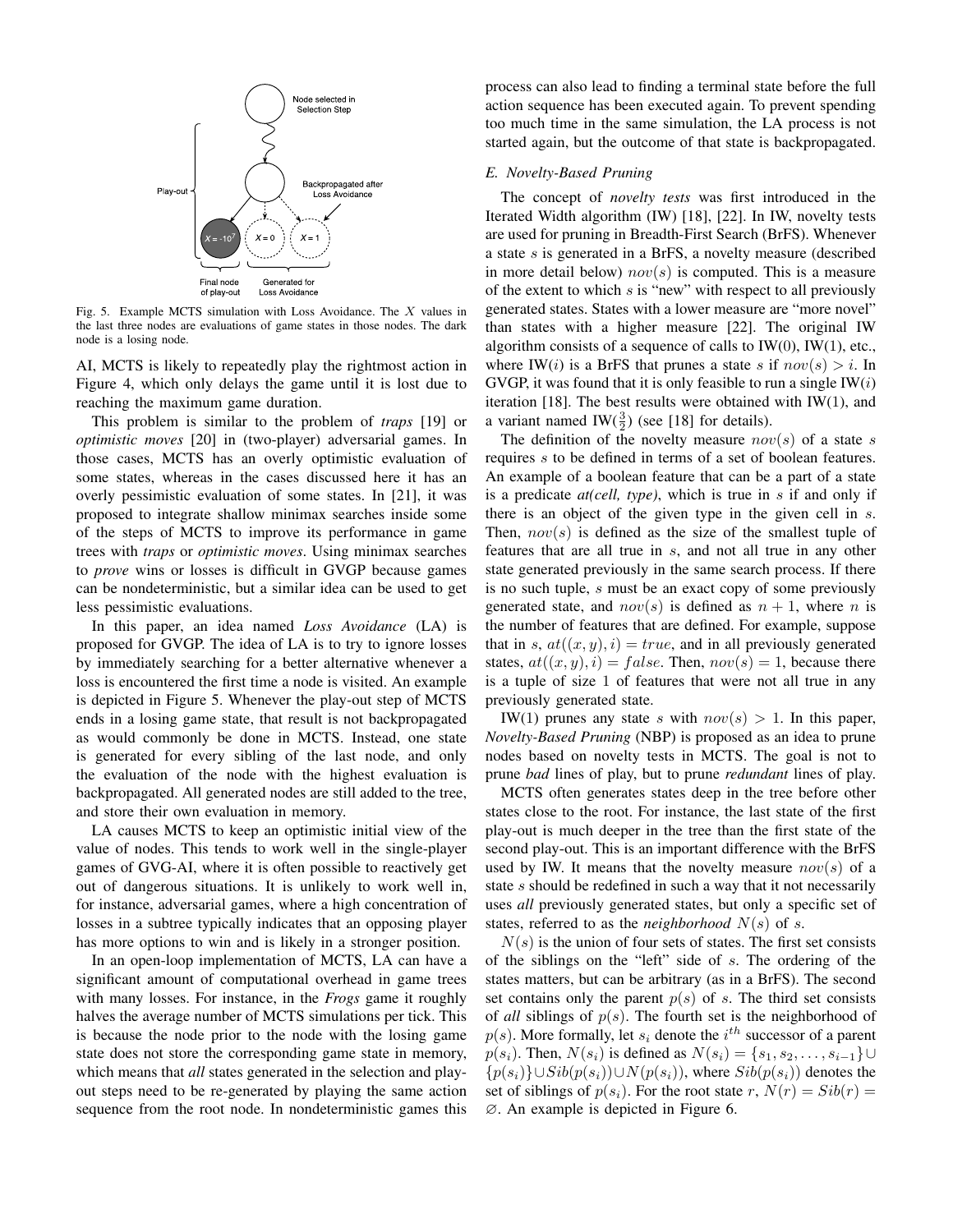

Fig. 6. States used for NBP in MCTS. The grey states are the neighborhood of  $s_i$  in MCTS. For  $s_{i+1}$ ,  $s_i$  is also included. The black states would be included for the novelty tests in IW, but not in MCTS.

Using the above definition of  $N(s)$ ,  $nov(s, N(s))$  is defined as the size of the smallest tuple of features that are all true in s, and not all true in any other state in the set  $N(s)$ . The novelty tests are used in MCTS as follows. Let  $n$  be a node with a list of successors  $Succ(n)$ . The first time that the selection step reaches *n* when it is fully expanded, all successors  $Succ(n)$ are novelty tested based on a single state generated per node, using a threshold of 1 for the novelty tests (as in  $IW(1)$ ). The same boolean features are used to define states in GVG-AI as described in [18]. Nodes are marked as not being novel if they fail the novelty test. Whenever *all* successors of a node are marked as not novel, that node itself is also marked as not novel. There are a few exceptions where nodes are not marked. If a state has a higher game score than the parent, it is always considered to be novel. Additionally, states transitioned into by playing a movement action are always considered to be novel in games where either only horizontal, or only vertical movement is available (because these games often require moving back and forth which can get incorrectly pruned by NBP otherwise), and in games where the avatar has a movement speed  $\leq 0.5$  (because slow movement does not result in the avatar reaching a new cell every tick, and is therefore not detected by the cell-based boolean features).

In the selection step of MCTS, when one of the successors  $Succ(n)$  of n should be selected, any successor  $n' \in Succ(n)$ is ignored if it is marked as not novel, unless the average normalized score  $Q(n)$  < 0.5. In such cases, the situation is considered to be dangerous and all alternatives should be considered to see if a better position can be found. For the final selection of the move to play in the real game, non-novel nodes are also only considered if the best novel alternative has a normalized average score  $< 0.5$ .

When the successors  $Succ(n)$  have been novelty tested, every node  $n_i \in Succ(n)$  stores a set of tuples of features that were all true in the states generated for the purpose of novelty testing for the nodes  $\{n\} \cup Succ(n)$ . This means that the tuples of features that are true in the neighborhood  $N(s)$  of a state s can be reconstructed relatively efficiently by traversing the path from s back to the root, and collecting the tuples in the stored sets. This is the main reason for defining  $N(s)$  as described above. Including more states (for instance, the black states in Figure 6) would require also traversing back down the tree to collect more sets of tuples. This could increase the number of nodes that NBP marks as not being novel, but

would also be more expensive computationally. This is not a problem in the BrFS of IW, because it can simply store all tuples of features that are all true in any generated state in the same set for the entire search process.

Novelty measures are assigned to nodes based on only one state per node. Therefore, given two identical open-loop game trees in nondeterministic games, it is possible that a node in one tree is pruned and the equivalent node in the other tree is not pruned. For this reason, when combining NBP with Tree Reuse, the results of novelty tests on nodes in the first ply below the new root node are reset when reusing the previous tree. This does not entirely remove the influence of nondeterminism on NBP, but close to the root that influence is at least reduced.

### *F. Knowledge-Based Evaluations*

An important problem with MCTS in GVG-AI is that it is often infeasible to find any terminal states, or even states with a change in game score. This means that the evaluation function in Equation 2 often returns the same value for all states generated in the same tick, and MCTS explores the search space and behaves randomly. In this paper, a heuristic evaluation function is proposed that uses knowledge collected during simulations, and distances to objects that could potentially be interesting, to distinguish between states that have identical evaluations according to Equation 2. The basic idea is not new; some agents in the competition of 2014 used distancebased evaluation functions [4]. A similar idea is also described in [23], and extended in [24]. The idea discussed here is based on the same intuition, but a number of implementation details are different. Another related idea is described in [25], where MCTS is used to learn which objects are interesting, and a pathfinding algorithm is used to move towards a selected goal.

Let  $X(s_0)$  denote the evaluation of the current game state  $s_0$ , and let  $X(s_T)$  denote the evaluation of the final state  $s_T$  of a play-out. If  $X(s_T) = X(s_0)$ , a heuristic evaluation  $Eval_{KB}(s_T)$  is computed and added to  $X(s_T)$ . For every object type i observed in a game, let  $d_0(i)$  denote the distance from the avatar to the closest object of type  $i$  in  $s<sub>0</sub>$ , and let  $d_T(i)$  denote the distance from the avatar to the closest object of type i in  $s_T$ . These distances are computed using the  $A^*$ pathfinding algorithm [26]. The pathfinding algorithm takes objects of the *wall* type into account as obstacles. Many games can also contain other objects that block movement, or portals that can be used for teleportation. These objects are not taken into account, because the agent would first need to learn how these objects influence pathfinding. For every object type  $i$ , a weight  $w_i$  is used to reward or punish the agent for moving to objects of that type. This is done by computing  $Eval_{KB}(s_T)$ as given by Equation 3, normalizing it to lie in  $[0, 0.5]$ , and adding it to  $X(s_T)$  if otherwise  $X(s_T) = X(s_0)$ .

$$
Eval_{KB}(s_T) = \sum_{i} w_i \times (d_0(i) - d_T(i)) \tag{3}
$$

Object types i with a small absolute weight  $(|w_i| < 10^{-4})$  are ignored, to save the computational cost of pathfinding.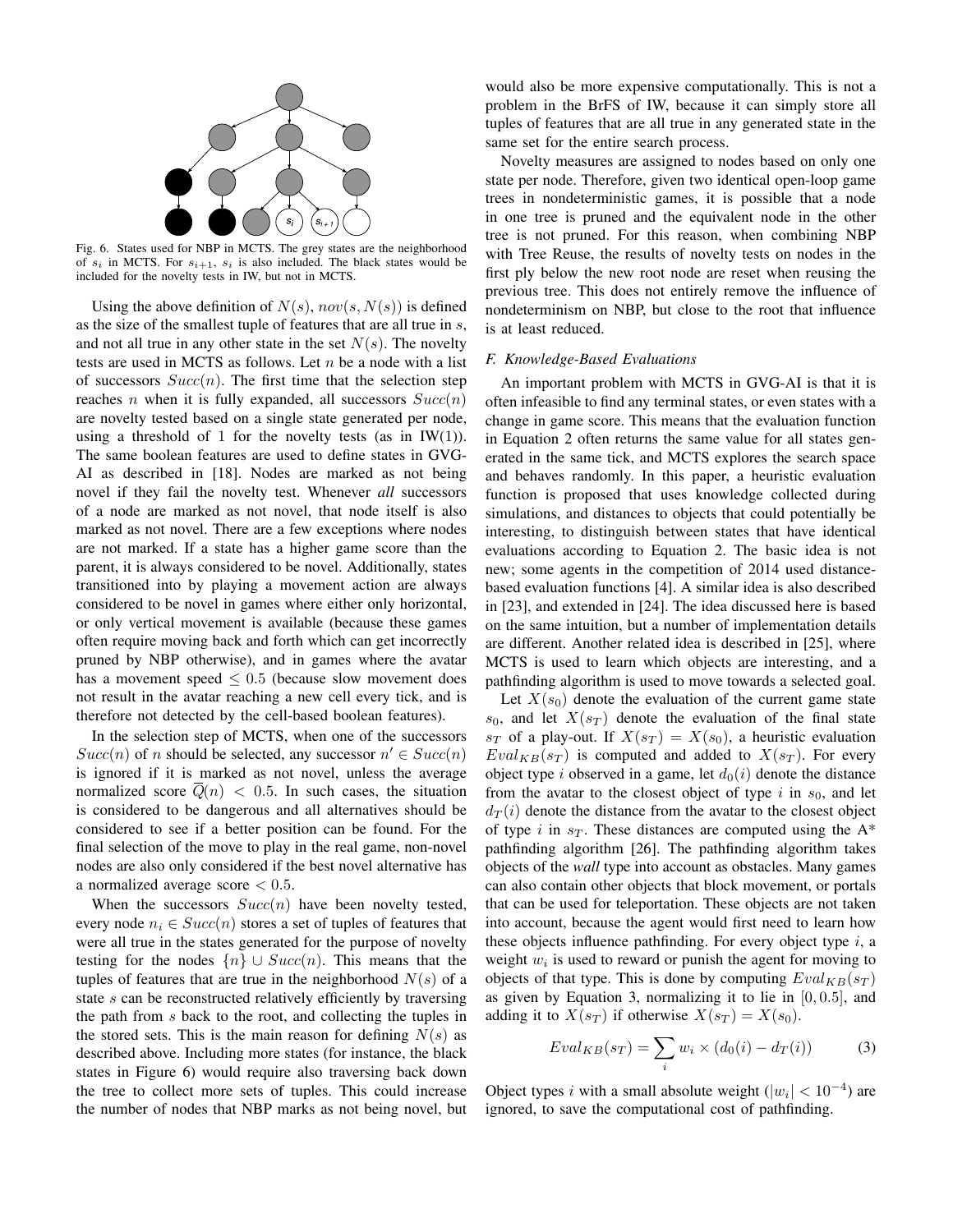The weights  $w_i$  are determined as follows. To motivate exploration, all weights are initialized with positive values (0.1 for NPCs, 0.25 for Movables, and 1 for Resources and Portals), and incremented by  $10^{-4}$  every game tick. States  $s_t$  generated during the selection or play-out steps of MCTS are used to adjust these weights. Let  $s_{t-1}$  denote the predecessor of  $s_t$ . Whenever such a state  $s_t$  is generated, it is used to update some of the weights  $w_i$ . The intuition is that, if  $X(s_t) \neq X(s_{t-1}),$ it is likely that some interesting collision event occurred in the transition from  $s_{t-1}$  to  $s_t$  that caused the change in score. The framework provides access to a set  $E(s_t)$  of collision events that occurred in that transition. Every event  $e \in E(s_t)$  is a collision event between two objects, where one object is either the avatar, or an object created by the avatar (for instance, a missile fired by the avatar), and the other object is of some type *i*. Let  $\Delta = X(s_t) - X(s_{t-1})$  denote the observed change in score. For every object type i, a sum  $\Delta_i$  is kept of all changes in scores observed in state transitions where collision events with objects of type  $i$  occurred. Additionally, a counter  $n_i$  of event occurrences is kept for every type i, such that the average change in score  $\overline{\Delta}_i = \frac{\Delta_i}{n_i}$  for collisions with every type can be computed. Whenever an event with an object of type  $i$  is observed,  $w_i$  is updated as given by Formula 4.

$$
w_i \leftarrow w_i + (\overline{\Delta}_i - w_i) \times \alpha_i \tag{4}
$$

 $\alpha_i$  is a learning rate that is initialized to 0.8 for every type, and updated as given by Formula 5 after updating  $w_i$ .

$$
\alpha_i \leftarrow \max(0.1, 0.75 \times \alpha_i) \tag{5}
$$

This idea is similar to using gradient descent for minimizing  $|\Delta_i - w_i|$ . The main reason for not simply using  $\Delta_i$  directly is to avoid relying too much on the knowledge obtained from a low number of observed events.

#### *G. Deterministic Game Detection*

The idea of *Deterministic Game Detection* (DGD) is to detect when a game is likely to be deterministic, and treat deterministic games differently from nondeterministic games. At the start of every game, M random sequences of actions of length  $N$  are generated. Each of the  $M$  sequences is used to advance a copy of the initial game state  $s_0$ , with R repetitions per sequence. If any of the M action sequences did not result in equivalent states among the  $R$  repetitions for that sequence, the game is classified as nondeterministic. Additionally, any game in which NPCs are observed is immediately classified as nondeterministic. Any other game is classified as deterministic. In this paper,  $M = N = 5$  and  $R = 3$ .

Many participants in previous GVG-AI competitions [7] used a similar idea to switch to a different algorithm for deterministic games (for instance, using Breadth-First Search in deterministic games and MCTS in nondeterministic games). In this paper, DGD is only used to modify MCTS and the TR and NBP enhancements in deterministic games. The  $Q(S_i)$ term in Equation 1 (or the equivalent term in the formula of PH) is replaced by  $\frac{3}{4} \times \overline{Q}(S_i) + \frac{1}{4} \times \hat{Q}_{max}(S_i)$ , where  $\hat{Q}_{max}(S_i)$ is the maximum score observed in the subtree rooted in  $S_i$ .

TABLE I WIN PERCENTAGES (BENCHMARK AGENTS, 1000 RUNS PER SET)

| <b>Sets</b> | <b>SOLMCTS</b> | <b>MCTS</b>  | IW(1)        | YBCRIBER       |
|-------------|----------------|--------------|--------------|----------------|
| Set 1       | $34.5 + 2.9$   | $41.7 + 3.1$ | $55.8 + 3.1$ | $68.8 \pm 2.9$ |
| Set 2       | $33.4 + 2.9$   | $33.5 + 2.9$ | $47.0 + 3.1$ | $65.0 + 3.0$   |
| Set 3       | $13.2 + 2.1$   | $23.0 + 2.6$ | $17.8 + 2.4$ | $40.3 + 3.0$   |
| Set 4       | $28.3 + 2.8$   | $30.5 + 2.9$ | $30.6 + 2.9$ | $43.5 \pm 3.1$ |
| Set 5       | $19.7 + 2.5$   | $28.9 + 2.8$ | $17.5 + 2.4$ | $42.6 + 3.1$   |
| Set 6       | $30.1 \pm 2.8$ | $28.6 + 2.8$ | $32.8 + 2.9$ | $54.4 + 3.1$   |
| Total       | $26.5 + 1.1$   | $31.0 + 1.2$ | $33.6 + 1.2$ | $52.4 \pm 1.3$ |

This is referred to as *mixmax* [27], [28]. Additionally, TR and NBP are modified to no longer decay or reset any old results.

## V. EXPERIMENTS

## *A. Setup*

The enhancements discussed in this paper have been experimentally evaluated using the following setup. Every experiment was run using six sets that are available in the framework, of ten games each, for a total of sixty different games per experiment. Table VI lists the names of the games for every set. Average results are presented for every set of games, and for the total of all sixty games combined. For every game, five different levels were used, with a minimum of fifteen repetitions per level per experiment (leading to a minimum of 750 runs per set). 95% confidence intervals are presented for all results. All games were played according to the GVG-AI competition rules<sup>1</sup>, on a CentOS Linux server consisting of four AMD Twelve-Core OpteronT 6174 processors (2.2 GHz).

## *B. Results*

In the first experiment, the following benchmark agents are compared to each other; SOLMCTS, MCTS, IW(1), and YBCRIBER. SOLMCTS is the Sample Open Loop MCTS controller included in the framework. MCTS is our baseline implementation of MCTS, based on the MAASTCTS [29] agent, which has a number of differences in comparison to SOLMCTS. MCTS expands all nodes for states generated in simulations (as opposed to one node per simulation),  $C$  is set to 0.6 in the UCB1 equation (as opposed to  $C = \sqrt{2}$ ), it simulates up to ten actions after the selection step (as opposed to ten steps from the root node), it uses the 1 second of initialization time for running the algorithm (as opposed to not using that time), and it plays the action with the maximum average score (as opposed to the maximum visit count). IW(1) is the Iterated Width-based agent, as described in [18]. YBCRIBER is an IW-based agent with a number of other features, which won the GVG-AI competition at the IEEE CEEC 2015 conference. The results are given in Table I. The experimental data reveals that the baseline MCTS agent outperforms SOLMCTS. IW(1) performs slightly better than MCTS overall, and YBCRIBER performs much better than the other benchmark agents.

In Table II, our MCTS implementation with Breadth-First Tree Initialization and Safety Prepruning (BFTI) is compared

<sup>1</sup>Revision 24b11aea75722ab02954c326357949b97efb7789 of the GVG-AI framework (https://github.com/EssexUniversityMCTS/gvgai) was used.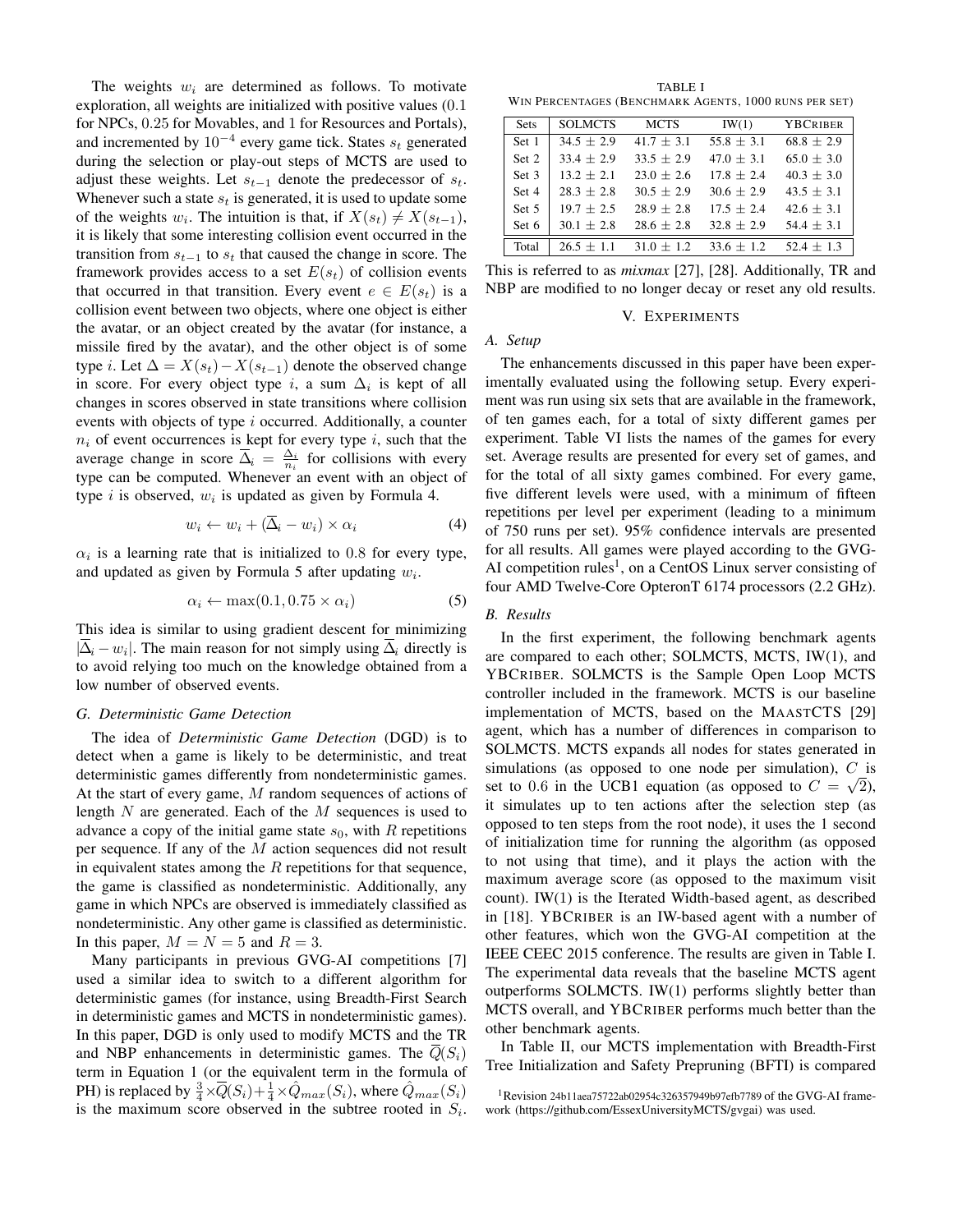TABLE II BREADTH-FIRST TREE INITIALIZATION WITH SAFETY PREPRUNING

|             | Win Percentage |                | % of Losses $t < 2000$ |                |
|-------------|----------------|----------------|------------------------|----------------|
| <b>Sets</b> | BFTI           | <b>MCTS</b>    | BFTI                   | <b>MCTS</b>    |
| Set 1       | $43.3 \pm 3.5$ | $41.7 \pm 3.1$ | $42.6 \pm 4.7$         | $52.8 + 4.1$   |
| Set 2       | $33.1 \pm 3.4$ | $33.5 \pm 2.9$ | $50.8 + 4.4$           | $51.1 \pm 3.8$ |
| Set 3       | $21.2 + 2.9$   | $23.0 + 2.6$   | $0.0 \pm 0.0$          | $16.1 + 2.6$   |
| Set 4       | $30.3 + 3.3$   | $30.5 + 2.9$   | $73.4 + 3.8$           | $76.8 \pm 3.1$ |
| Set 5       | $23.1 \pm 3.0$ | $28.9 \pm 2.8$ | $72.4 + 3.6$           | $73.7 \pm 3.2$ |
| Set 6       | $29.2 \pm 3.3$ | $28.6 \pm 2.8$ | $69.3 \pm 3.9$         | $72.3 \pm 3.3$ |
| Total       | $30.0 \pm 1.3$ | $31.0 \pm 1.2$ | $51.0 \pm 1.7$         | $56.7 \pm 1.5$ |

TABLE III

| WIN PERCENTAGES (PH AND NST, 750 RUNS PER SET) |                |                |                |                |
|------------------------------------------------|----------------|----------------|----------------|----------------|
| <b>Sets</b>                                    | <b>BFTI</b>    | PH             | NST            | NST+PH         |
| Set 1                                          | $43.3 + 3.5$   | $43.2 + 3.5$   | $45.1 \pm 3.6$ | $43.5 \pm 3.5$ |
| Set 2                                          | $33.1 \pm 3.4$ | $34.5 + 3.4$   | $36.5 \pm 3.4$ | $38.0 \pm 3.5$ |
| Set 3                                          | $21.2 \pm 2.9$ | $23.3 + 3.0$   | $23.1 + 3.0$   | $24.1 + 3.1$   |
| Set 4                                          | $30.3 \pm 3.3$ | $29.5 \pm 3.3$ | $29.7 + 3.3$   | $32.3 + 3.3$   |
| Set 5                                          | $23.1 \pm 3.0$ | $23.9 + 3.1$   | $30.0 + 3.3$   | $28.0 \pm 3.2$ |
| Set 6                                          | $29.2 \pm 3.3$ | $30.0 + 3.3$   | $31.1 \pm 3.3$ | $33.1 \pm 3.4$ |
| Total                                          | $30.0 \pm 1.3$ | $30.7 \pm 1.3$ | $32.6 + 1.4$   | $33.2 \pm 1.4$ |

to the MCTS implementation without BFTI. The results for MCTS are based on 1000 runs per set, and the results for BFTI on 750 runs per set. BFTI appears to lower the win percentage slightly, but the 95% confidence intervals overlap. The two columns on the right-hand side show the percentage of lost games where the game was terminated before  $t = 2000$ (where  $t = 2000$  is the maximum duration of a game in GVG-AI). BFTI reduces this percentage significantly. Even though it may slightly decrease win percentages, the quality of play in lost games can be considered to be improved; the agent delays a significant number of losses. This may leave more time for other enhancements to find wins. Therefore, BFTI is included in the baseline MCTS agent for the following experiments that evaluate other enhancements individually. This is followed by an experiment with more enhancements combined.

Table III shows the win percentages obtained by adding Progressive History (PH), N-Gram Selection Technique (NST), or both to the BFTI agent. PH and NST appear to increase the average win percentage, but the confidence intervals overlap. The two combined result in a statistically significant increase.

Figure 7 depicts 95% confidence intervals for the win percentage of the BFTI agent with Tree Reuse (TR), for six different values of the decay factor  $\gamma$ . The confidence interval for BFTI is shaded in grey. TR with  $\gamma \in \{0.4, 0.6, 1.0\}$ significantly improves the win percentage of BFTI.

Table IV shows the win percentages of adding either Knowledge-Based Evaluations (KBE), Loss Avoidance (LA) or Novelty-Based Pruning (NBP) to the BFTI agent. All three individually show an increase in the average win percentage over BFTI, with KBE giving the largest increase.

Table V shows the win percentages of a number of variants of MCTS with multiple enhancements combined. "No DGD" is an agent with all enhancements discussed in this paper, except for Deterministic Game Detection (DGD). "No BFTI" is an agent with all enhancements except for BFTI. This is added to test the assumption made earlier that the ability of BFTI



Fig. 7. 95% confidence intervals for win percentages of BFTI with Tree Reuse (TR) for different values of the decay factor  $\gamma$ . The area shaded in grey is the confidence interval for the win percentage of BFTI without TR. TABLE IV

| TA DIJE TV |                                                     |                |              |                |
|------------|-----------------------------------------------------|----------------|--------------|----------------|
|            | WIN PERCENTAGES (KBE, LA AND NBP, 750 RUNS PER SET) |                |              |                |
| Sets       | BFTI                                                | <b>KBE</b>     | LA.          | <b>NBP</b>     |
| Set 1      | $43.3 + 3.5$                                        | $50.4 + 3.6$   | $52.0 + 3.6$ | $49.6 + 3.6$   |
| Set 2      | $33.1 \pm 3.4$                                      | $52.3 + 3.6$   | $34.0 + 3.4$ | $34.5 \pm 3.4$ |
| Set 3      | $21.2 + 2.9$                                        | $19.1 + 2.8$   | $23.3 + 3.0$ | $23.5 + 3.0$   |
| Set 4      | $30.3 + 3.3$                                        | $30.1 + 3.3$   | $29.6 + 3.3$ | $32.0 + 3.3$   |
| Set 5      | $23.1 \pm 3.0$                                      | $31.3 + 3.3$   | $31.9 + 3.3$ | $23.9 + 3.1$   |
| Set 6      | $29.2 + 3.3$                                        | $33.2 + 3.4$   | $28.8 + 3.2$ | $34.8 + 3.4$   |
| Total      | $30.0 \pm 1.3$                                      | $36.1 \pm 1.4$ | $33.3 + 1.4$ | $33.0 \pm 1.4$ |

to delay games may enable other enhancements to find more wins. The last agent contains all enhancements. In combination with all the other enhancements, DGD significantly improves the win percentage. DGD was found not to provide a significant increase in win percentage when applied to the BFTI, TR ( $\gamma = 0.6$ ) or NBP agents without other enhancements (those results have been omitted to save space). Additionally, BFTI appears to increase the win percentage in combination with all other enhancements, whereas Table II shows it appears to *decrease* the win percentage when other enhancements are absent, but these differences are not statistically significant.

#### VI. CONCLUSION AND FUTURE WORK

Eight enhancements for Monte-Carlo Tree Search (MCTS) in General Video Game Playing (GVGP) have been discussed and evaluated. Most of them have been shown to significantly (95% confidence) increase the average win percentage over sixty different games when added individually to MCTS. All the enhancements combined increase the win percentage of our basic MCTS implementation from  $31.0\pm1.2$  to  $48.4\pm1.5$ . This final performance is relatively close to the win percentage of the winner of the IEEE CEEC 2015 conference; YBCRIBER, with a win percentage of  $52.4 \pm 1.3$ .

Many of the discussed enhancements have parameters, which so far have only been tuned according to short, preliminary experiments. These parameters can likely be tuned better in future work to improve the performance. Loss Avoidance (LA) and Novelty-Based Pruning (NBP) as proposed in this paper have binary effects, in that LA backpropagates only one result from multiple generated siblings and NBP classifies nodes as either novel or not novel. Perhaps these can be improved by making them less binary. The overall performance of the agent can also likely be improved by incorporating more features that are commonly seen among the top entries in past